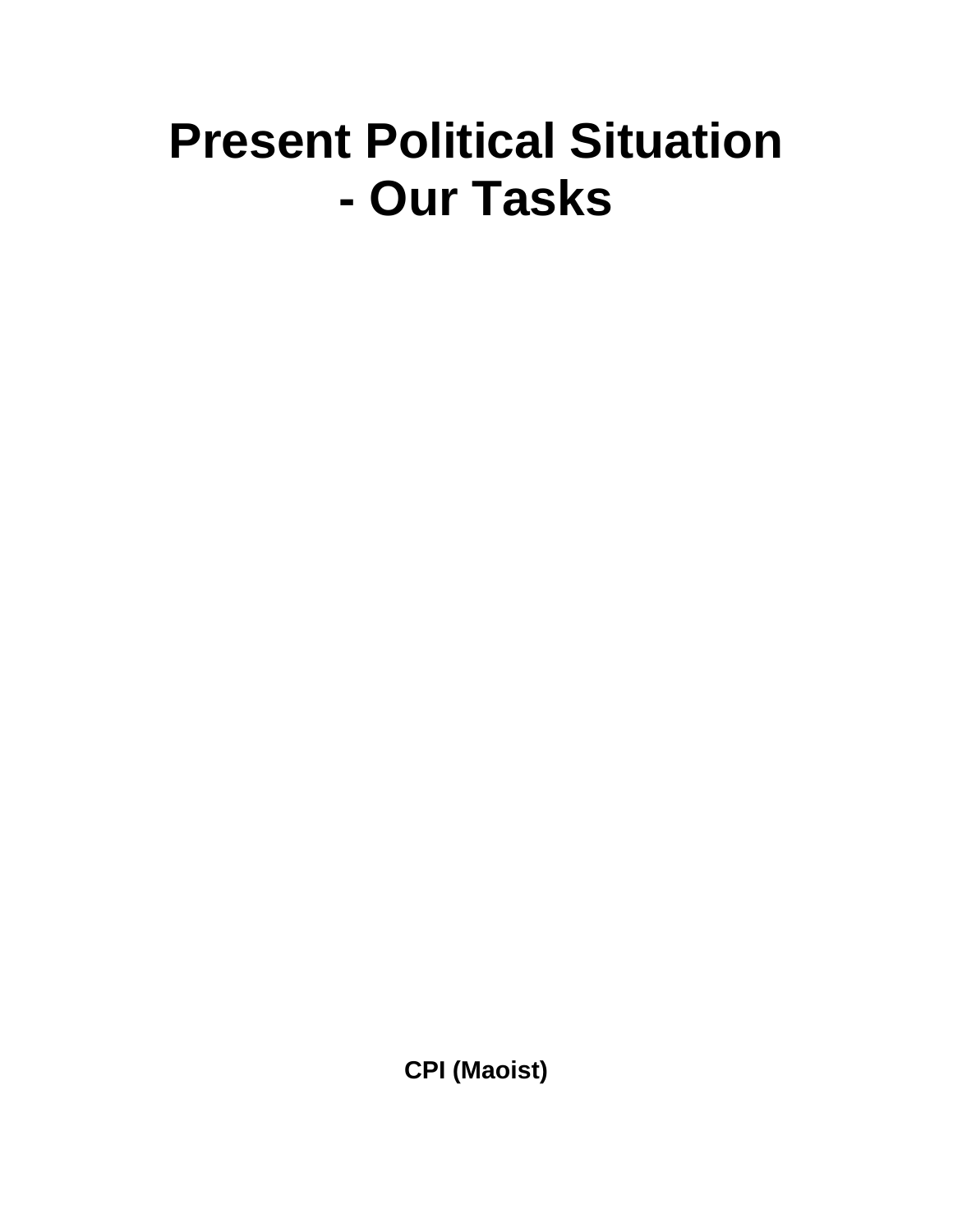## **To The Reader**

**It is gratifying to note that the Resolution of CPI (Maoist) Polit Bureau, on the current international and domestic situation as adopted on December 20, 2008 has reached me at a time when the Kolkata Book Fair '09 has started. As a Maoist practitioner I consider that it is time I bring it out for a wider circulation of Maoist view point on the tumultuous situation occasioned by capitalism's worst economic crisis. Hence the publication.**

**26th January, 2009 Gour Chakraborty**

**CPI (Maoist) West Bengal**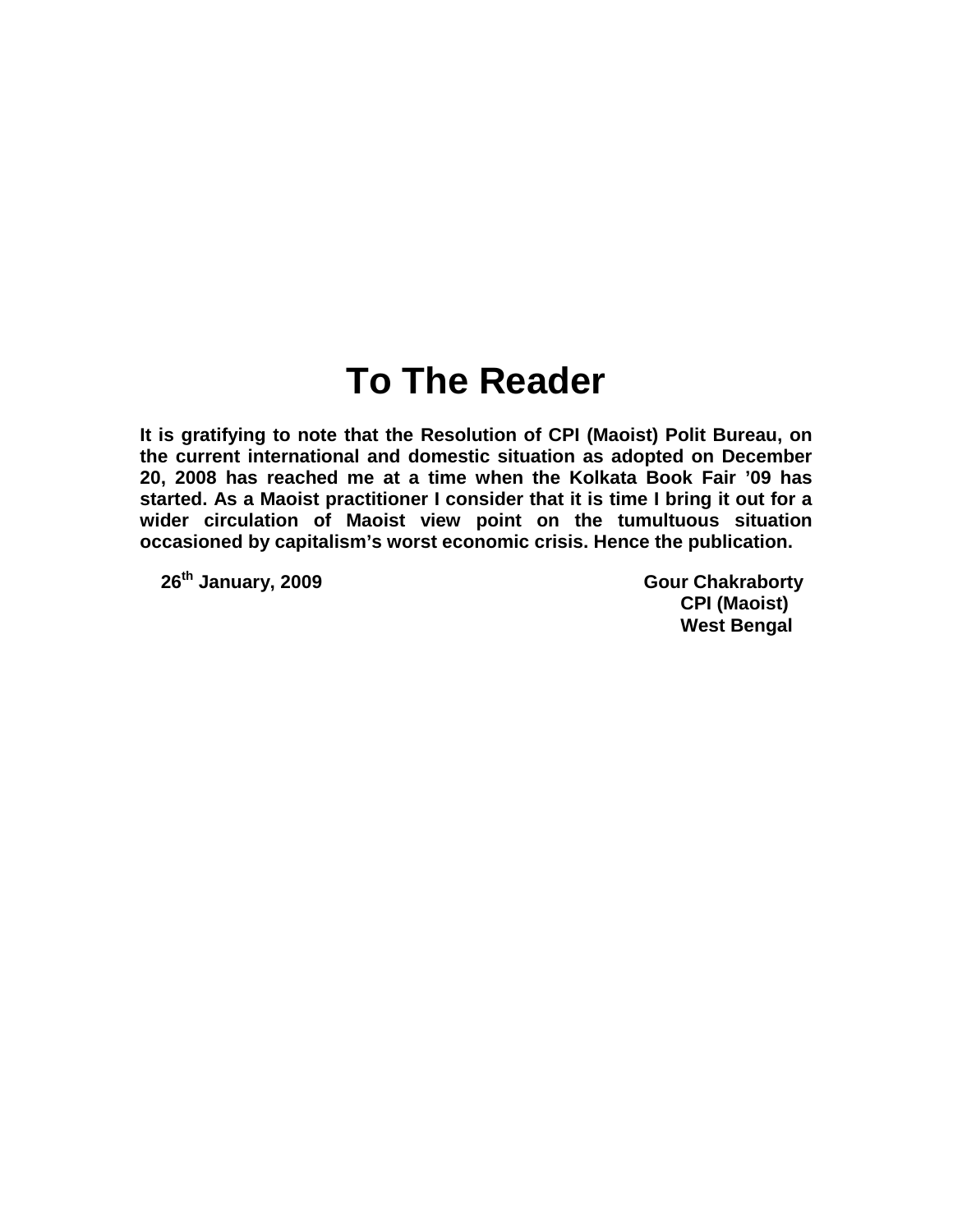**Present Political Situation – Our Tasks**

**First Edition – Kolkata Book Fair 2009 Copies – 1000**

**Printer and Publisher: Gour Chakraborty Post – Midnapur Vill. – Midnapur (Paschimpara) Dist. – Nadia, West Bengal Pin – 741245**

**Suggested Contribution – Rs. 2.00**

**For Copies**

**Radical Publications Bangla Peoples' March, NHBT, Book Mark and all other leading book Shops of Kolkata**

**Printed At –**

**Kolkata Graphics (Pvt.) Ltd. 3A, Maniktala Industrial Estate Kolkata – 700 054**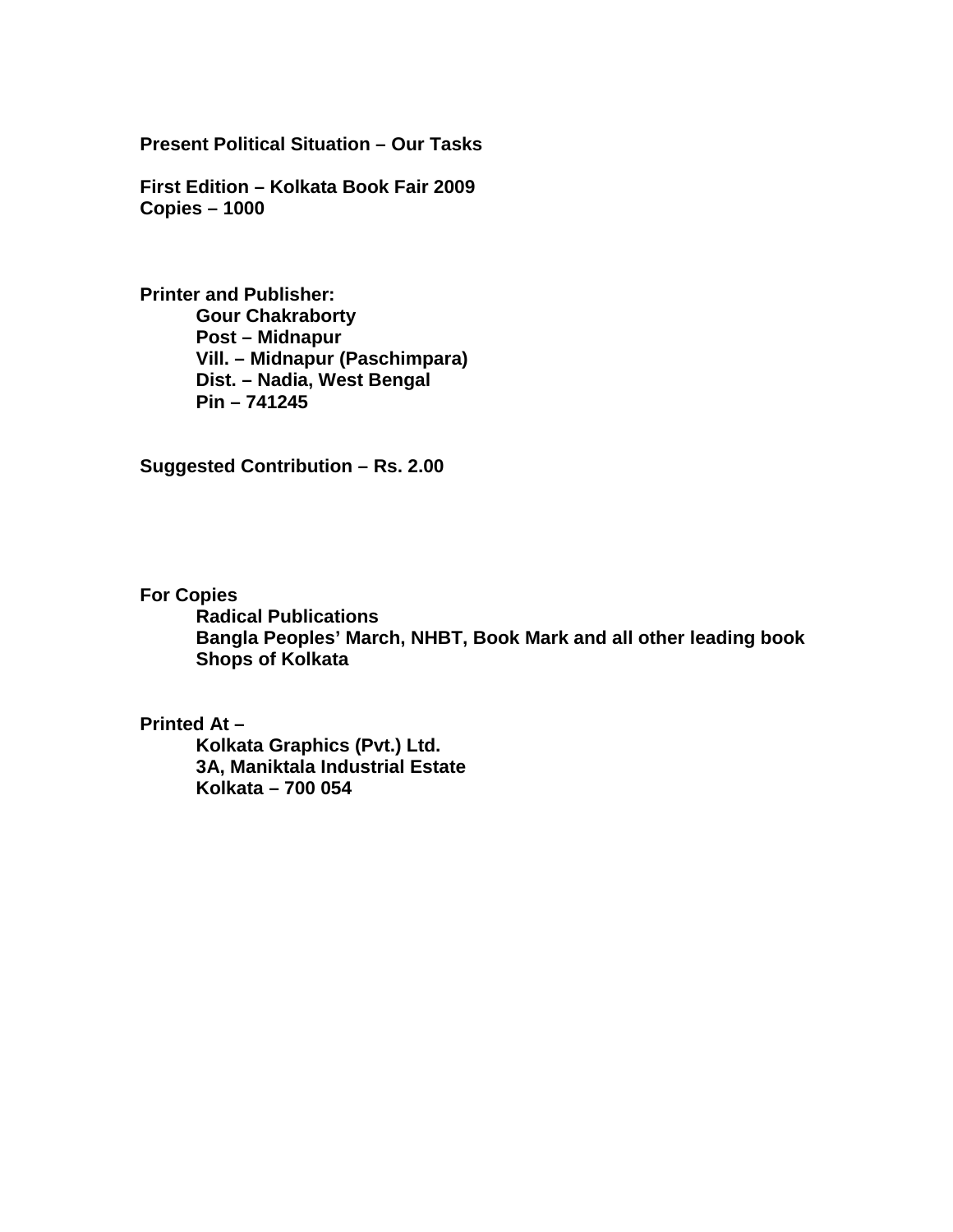# **Utilise the Excellent crisis situation! Intervene and carry on each and every struggle of people!**

### **- A call by Indian Maoists**

### **International Situation**

During the past one year the crisis in the world capitalist-imperialist sys-tem has grown to levels unprecedented since the Great Depression of the 1930s. Manifested initially in the form of bursting of the sub-prime mortgage bubble in the US, it soon became the deepest financial crisis mainly in the US and then spread to EU, Japan and other parts of the world. By November 2008 it assumed the form of world recession after the US, 15-member Euro Zone and Japan officially declared their economies had entered a period of recession. Panic over the ever-deepening financial crisis soon gripped the real economy; exports fell and production had to be slowed down due to decrease in consumer spending in the US and Europe. The ongoing global crisis is not merely a financial crisis but a crisis encompassing all sectors of economy, social and political spheres in all countries.

The past year had seen many fluctuations in the prices of crude oil and commodities rising steeply in the first half and declining in the second half of the year. Reduction of area under food grains production led to acute shortages of food grains worldwide and high prices persisted for most part of the year. Food crisis has now become a worldwide phenomenon which will worsen further throwing a greater proportion of the world population into the clutches of poverty and hunger. In 2008 another 40 million people had joined the ranks of the hungry. Prices of oil ruled at record highs during the first eight months reaching a peak of \$147 a barrel in August and then suddenly plummeting to more than half by September and reaching \$40 a barrel by the third week of November due to drastic decline in automobile sales, lack of demand for land, air and sea transport. Not only oil prices but prices of many commodities like platinum, copper, steel and zinc have fallen by 35-40 % between July-September and agricultural commodities like soya and corn by over 50% due to the fall in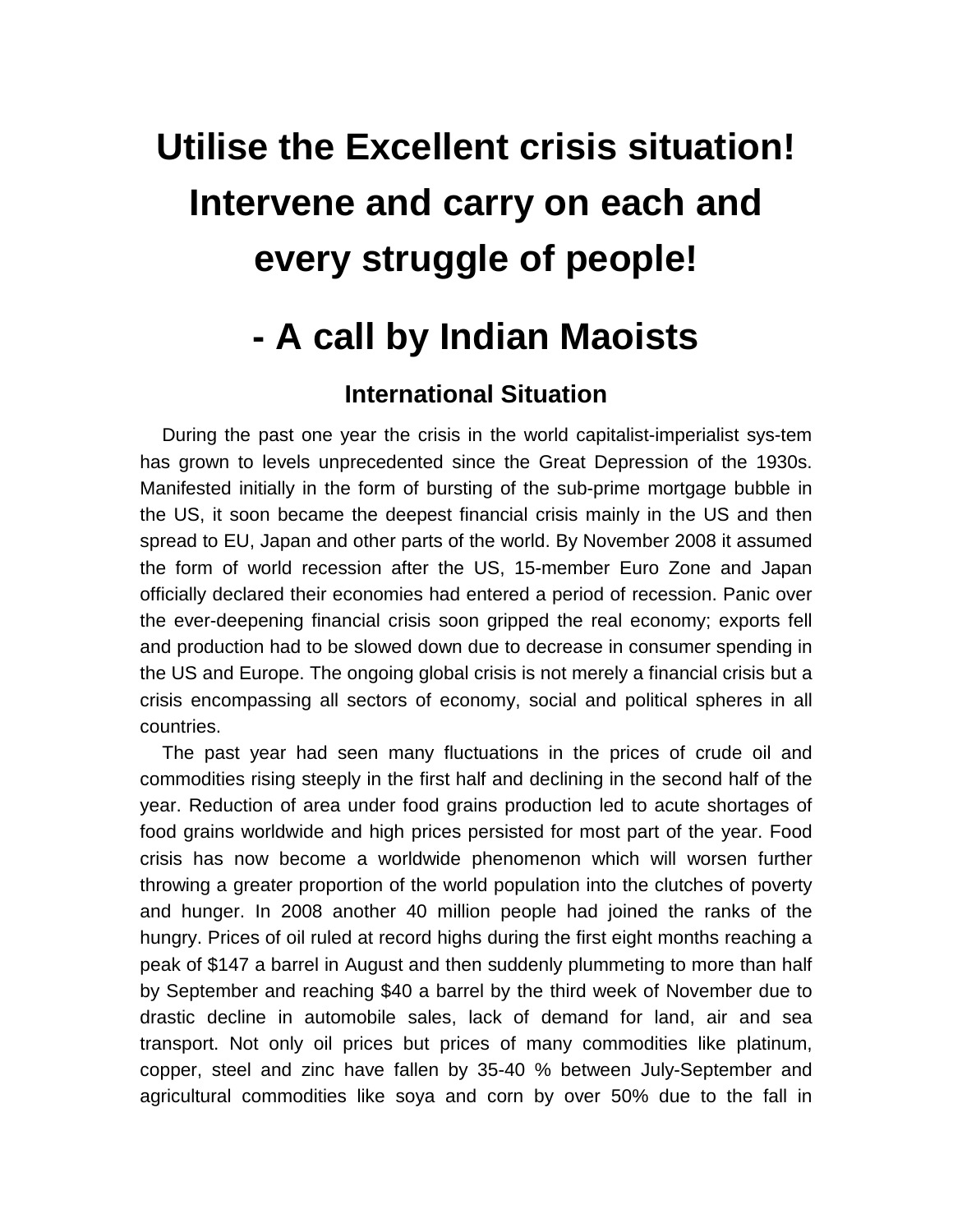demand resulting from steep declines in purchasing power of the people, industrial closures due to credit crunch and falling demand, and overall economic downturn. Widespread speculation in these commodities is also an im-portant reason for the extreme fluctuation in their prices. Fall in prices of agricultural commodities has affected commodity-producing countries like Australia, Argentina, India and several countries of Asia, Africa and Latin America. Partial or complete closure of industrial giants and lay-offs of mil-lions of workers has become a world-wide phenomenon in 2008. 17 out of 29 steel mill blast furnaces in the L S closed down due to lack of demand. Sales in automobiles, steel, software, electronics, retailing, transport had gone down steeply. Big Three in automobile Industry, which were the icons of American industrial supremacy until a few years ago, are now on the verge of collapse. House prices are the lowest since 1991. In Germany, G.M's Opel plant was closed down. BMW and Diamler had ceased production for some months. Thus gloomy scenes of Depression are looming large on the scenario with continuing fall in demand for capital and consumer goods and even food grains. Agriculture too is badly affected due to non-availability of loans from banks.

The stock markets saw continuous shocks for most part of the year. The Black Monday of September 15 and the crisis-ridden third week of September witnessed the biggest failures of the financial institutions. Lehman Brothers, Merill Lynch. AIG Bear Stearns, Freddie Mac and Fannie Mae, and a host of other bankruptcies shook the US and world economy In spite of huge bail-out; announced by the Rush administration, big hank, and companies contin-ued to fail not to speak of smaller fry. The case of Citigroup, the pride of America, failing in mid-November showed the depths of the crisis. The so-called rallies of stock markets for a while in October proved fleeting moments in the ever-deepening crisis. Stock market: continued to crash even after massive financial assistance by the various governments. Interest rates were cut several times by the Central in the US, Germany, Japan and several countries including India but all to no avail. In the third week of October Japan's Nikkei 225 plunged by 24.5% in five days-the worst weekly performance in Nikkei's 50-year history. Japan initially sanctioned \$18 billion to stave off the crisis but w hen this did not prevent its economy from sliding into recession by mid-November, it had to announce a huge package of \$265 billion to bail out the financial speculators. Losses in Asia in eight top markets during the third week of October totalled \$870 billion.

The epi-centre of the world crisis lies in the US economy and is rooted in the unbridled growth of various forms of financial speculation such as securitization of debt, sub-prime lending, forward contracts etc., all of which are completely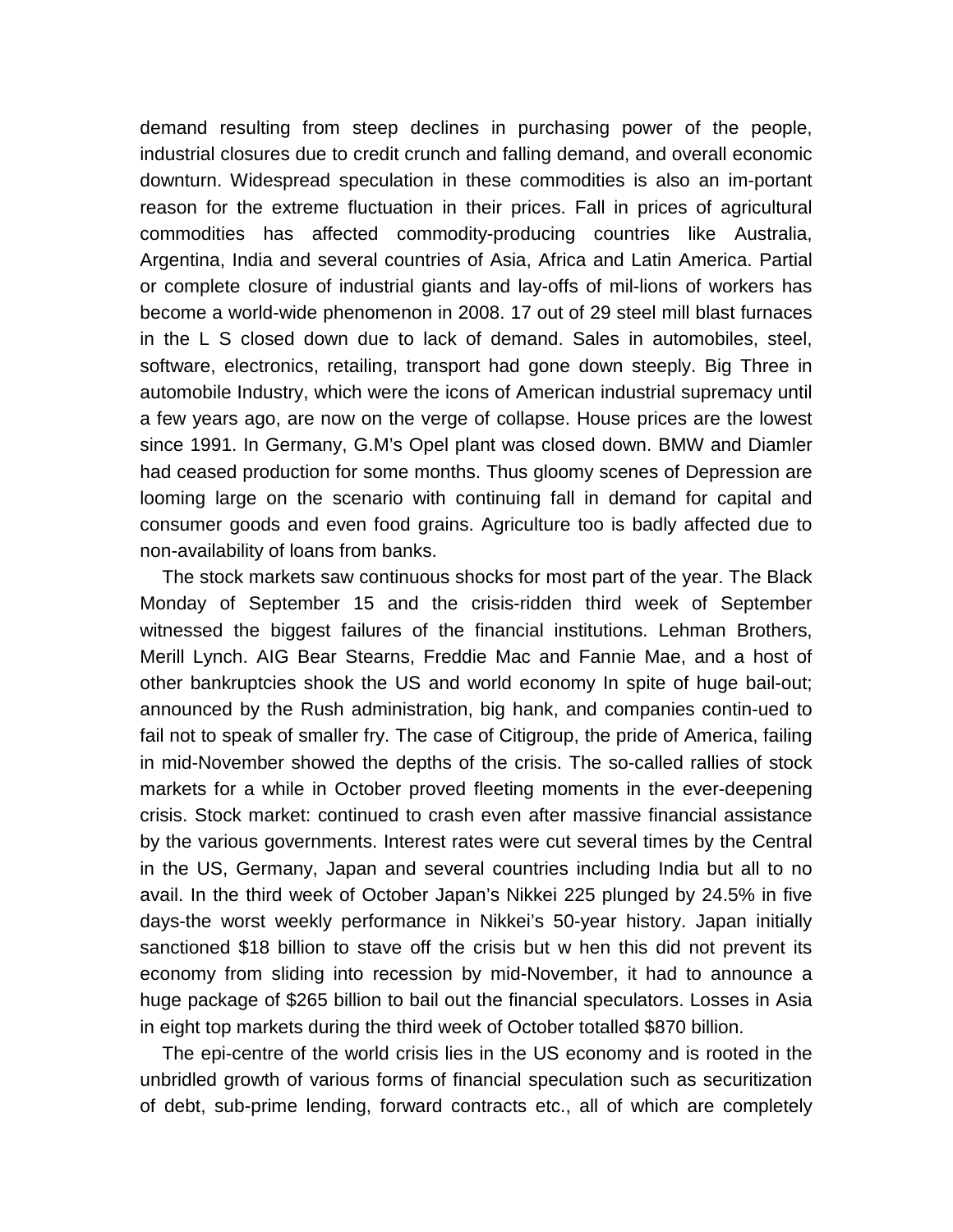divorced from the real productive economy. Financial parasitism and the rise of a coupon-clipping, financial aristocracy, which com Lenin described as the essence of moribund capitalism had assumed the most vulgar and rapacious forms in the US at the cost Of industry and trade. It is the unprecedented crisis in the US economy that had exacerbated the crisis in the world economy due to heavy dependence of the world on the US dollar and markets.

The Bush administration, representing the corporate-financial parasitical elite ruling America is desperately striving to push the burden of the ever-deepening crisis onto the backs of the toiling people of the country and on the people of semi-colonial, neo-colonial countries of the world. It had already spent over \$2.5 trillion of taxpayers' money to bail-out the bankrupt financial institutions. The allotment of huge funds to the financial sharks is meant to further fatten them by promoting a wave of take-overs and buy-outs of the smaller sharks leading to further concentration and centralization of wealth. Bail-out plan of Bush had facilitated the take-over of Bear Stearns and Washington Mutual by JP Morgan Chase, Merill Lynch by Bank of America. Wachovia by Wells Fargo and National City by PNC. Tax-breaks and write-offs were announced for the big banks that took over the relatively smaller ones. The ultimate outcome of the 'rescue plan' of Bush will be financial parasitism at its peak by way of further consolidation of the US banking system and domination of the entire economy by a few mega-banks. Only a small, negligible fraction of the funds will be spent to help the productive sphere and the masses of working people, such is the reactionary essence of the bail-outs which are vehemently opposed by the vast majority of the toiling masses of America. Hence Republican Bush and Democratic Obama have the same solution for the crisis in the US-militarism, war (mainly in the form of regional wars or proxy wars), intervention in other countries in the name of `war against terror', economic bullying of countries of Asia-Africa and Latin America, and ruthless conquests and plunder of the world resources and people. US imperialism is trying to offset its economic decline by military means. War is also used as a weapon to divert people's attention the deep internal all-round crisis by placing the blame on external factors.

In the November, 4 Presidential election, the ruling financial aristocracy in the US brought Democratic Party's Barack Obama to power to placate the mass of the American people who are totally disenchanted and furious with the policies of republican Bush that led to mass impoverishment at home and anti-Americanism abroad. The American ruling class think') that Obama's African-American descent and his relatively clean image and young age will help refurbish the battered image of American imperialism abroad and that they can more smoothly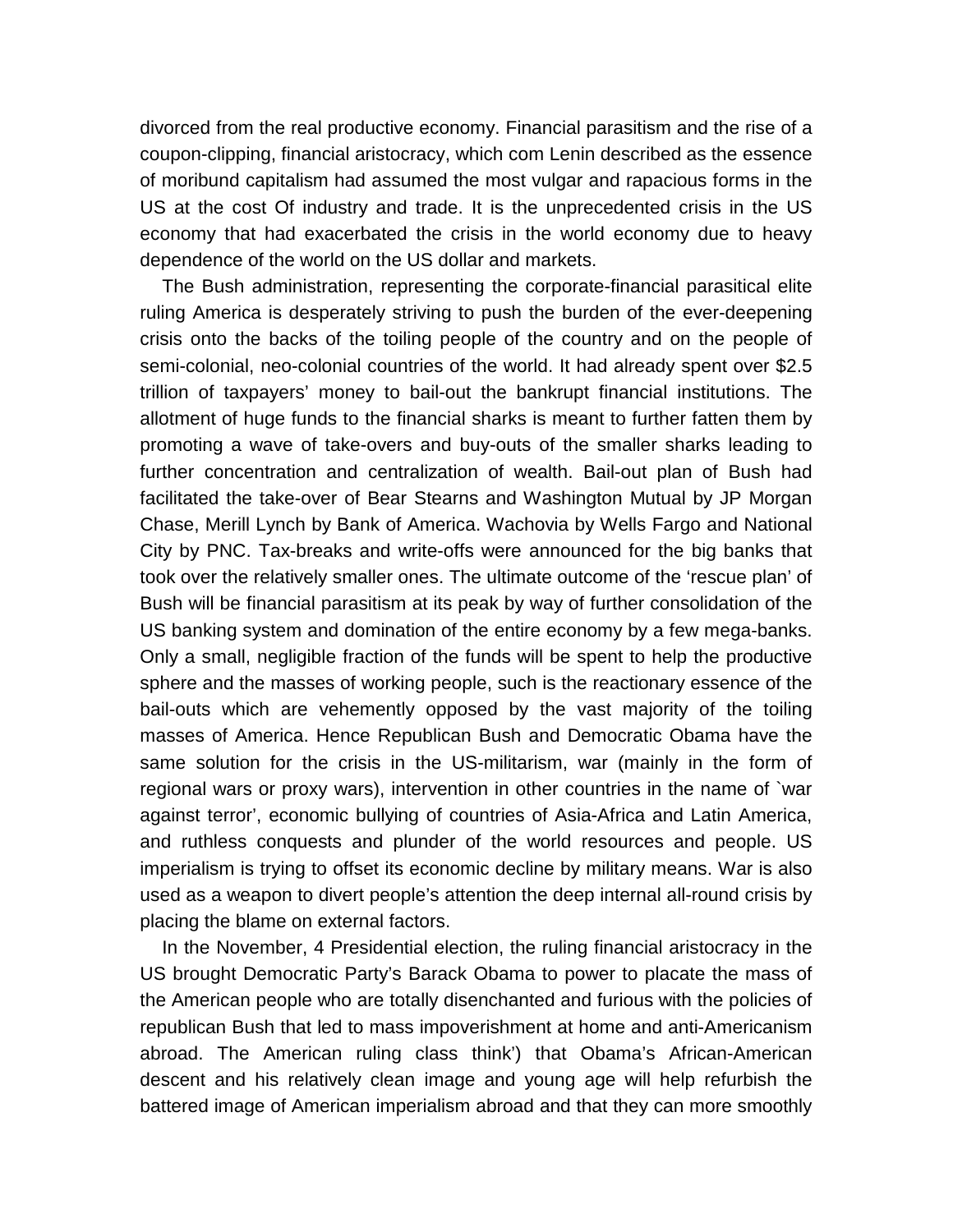and efficiently carry out the interests of the corporate-financial elite than under a Republican candidate. But Obama can do precious little to improve the image of America abroad or resurrect the US economy which is bogged down in a perennial crisis. Obama's policies, both internal and foreign, are not different in anyway than those of Bush. Obama's slogan of helping the Main Street is a shield to hand over tax-payers' money to the Wall Street. And his war-mongering will be even more aggressive than that of Bush. The gravest crisis of American imperialism logically leads it to unleash more wars which, in turn, create greater crisis and social explosion at home and isolation abroad. Moreover, the so-called war on terror is strengthening the religious fundamentalist forces worldwide leading to further proliferation of terrorist attacks.

Today the situation is even more fragile and unstable than during the years of the Great Depression, for the simple reason that unlike the earlier period. when the epi-centre of world crisis lay in Europe and US imperialism could bring relative stability owing to its industrial supremacy and huge financial resources, today it has lost its economic supremacy, became transformed into the largest debtor nation, and. thriving on financial speculation, has no ability whatsoever to ensure stability in the world. On the contrary, today it is American imperialism itself that has become the greatest source of instability and crisis in the world. It has decided to increase its public debt from \$10 trillion to \$113 trillion by next year which is done through heavy borrowings from China and other countries. If China and other countries demand that its loans be paid back it will have a disastrous impact on the US economy. EU and Japan, being themselves crisisridden, have no resources or wherewithal to bring any soil of order in the presentday world. Moreover, every, country will try to grab a share of the shrinking markets at the expense of others through protectionism leading to wars of aggression and collapse of some countries. Keynesianism and monetarism had completely failed and, unable to understand the causes for the present stagflation, even mainstream economists are turning to Marx's Capital to understand the phenomenon. After decades of rhetoric about free enterprise, non-intervention of the state in the economy, total privatization of industrial and service sectors, and market being the regulator, there is a massive intervention of governments in a bid to rescue a tiny corporate-financial elite in every country. Besides giving out huge fund to this parasitic class, stock of major banks and financial institutions are bought over by governments, what the media has been depicting as '**partial nationalization'**. Hence no talk of Bretton Woods II or any international regulat-ing body in place of the World Bank. IMF and other US-led Agencies can bring any order despite the boasts of G-20 countries during their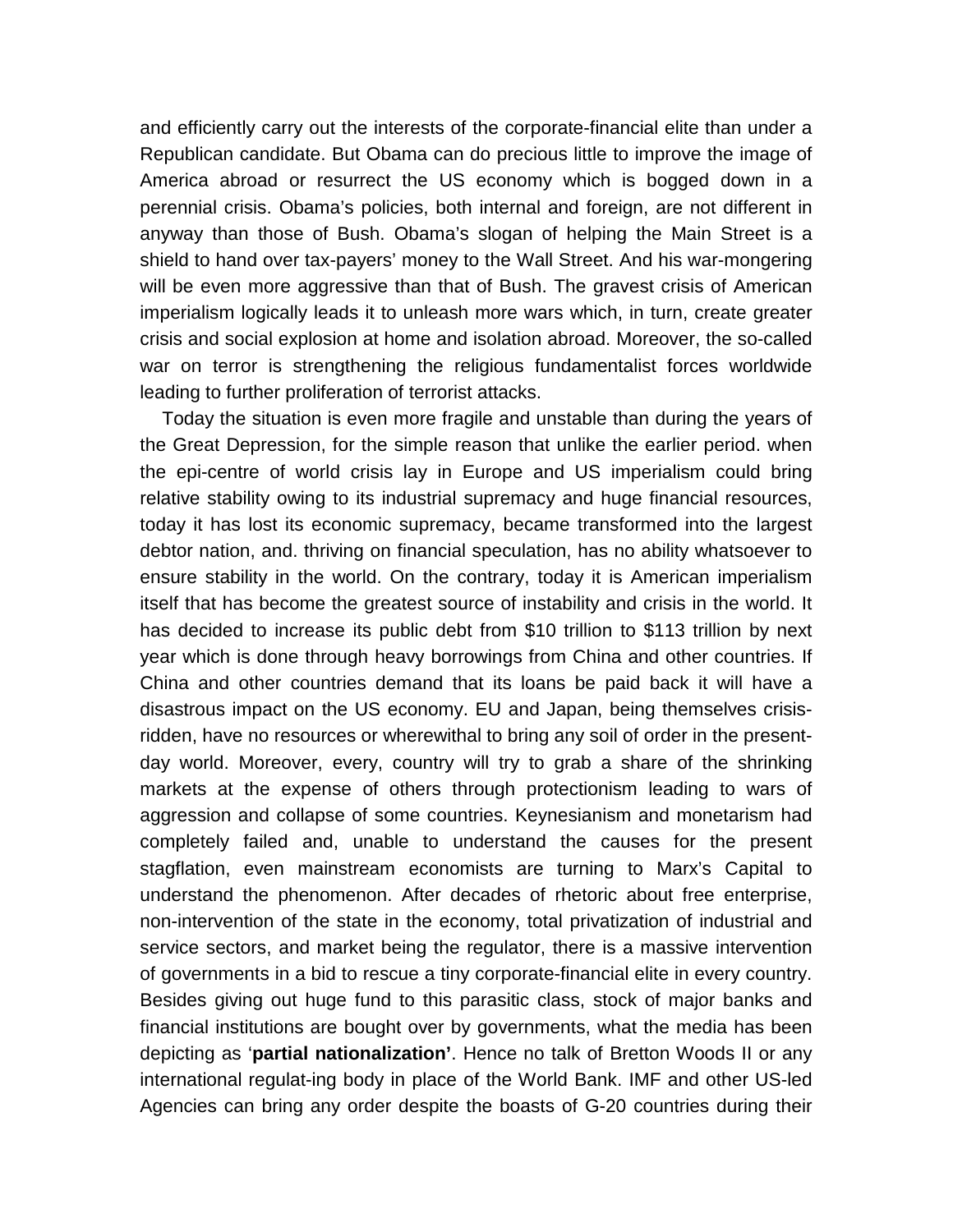meeting in November. In fact, huge sums of FII money are leaving the countries of Asia, Africa and Latin America. From China alone, sums ranging from \$10 to 25 billion were said to have fled the country until September 2008 itself.

China, the fourth biggest economy in the world, which has been hailed as an engine of growth in the Asia-Pacific region, is also ridden with grave crisis and has closed down thousands of export-oriented industries as it is heavily dependent on the US and EU for export of its goods. For instance, more than half of the toy-exporting industries in China closed for most part of 2008. In turn, this has a deep impact on the economies of Japan and South Korea which are the biggest exporters of capital goods to China. To overcome its crisis China announced a \$590 billion stimulus package. It is more likely that China and other Asian economies will strive to become less dependent on the US and EU and promote more intra-Asian trade and investments which will push the US and EU deeper into crisis.

**The gravest global economic crisis since the 1930s has led to an accentuation of all the fundamental contradictions in contemporary world-between imperialism and oppressed nations and people; between the various imperialist powers; and between capital and labour and is leading to political and social crisis of unparalleled dimensions.**

The global economic crisis has intensified the inter-imperialist contradic-tions further. Particularly the contradictions between the US and Russia have grown sharper over oil-rich Caucasian region and NATO's Missile Defence system in Europe. Russia threatened to destroy the European Missile Defence system if US-led NATO goes ahead with its plan to place the missiles in Poland. US recognized Kosovo in February. It pushed Georgia to occupy Tbilisi, the Capital of South Ossetia. In retaliation Russia declared war on Georgia and seized not only South Ossetia but also parts of Georgian territory. After the cease-fire, Russia and SCO (Shanghai Cooperation Organisation) recognized South Ossetia and Abkhazia (which was until then an autonomous re-public in Georgia) as independent countries. Submerged in its own crisis American imperialism chose not to confront Russia at this point of time. Possessing the second largest oil reserves in the world and less dependent on exports, Russia's economy is relatively less vulnerable to the ongoing world economic crisis. It also improved ties with several European countries, China, Iran, North Korea, Venezuela and other countries. Of particular significance is the grow-ing strategic relationship between Russia and China which can have far-reaching consequences in global power equations. The crisis has also created cracks in the European monetary system and has promoted nationalism and xenophobia among some countries.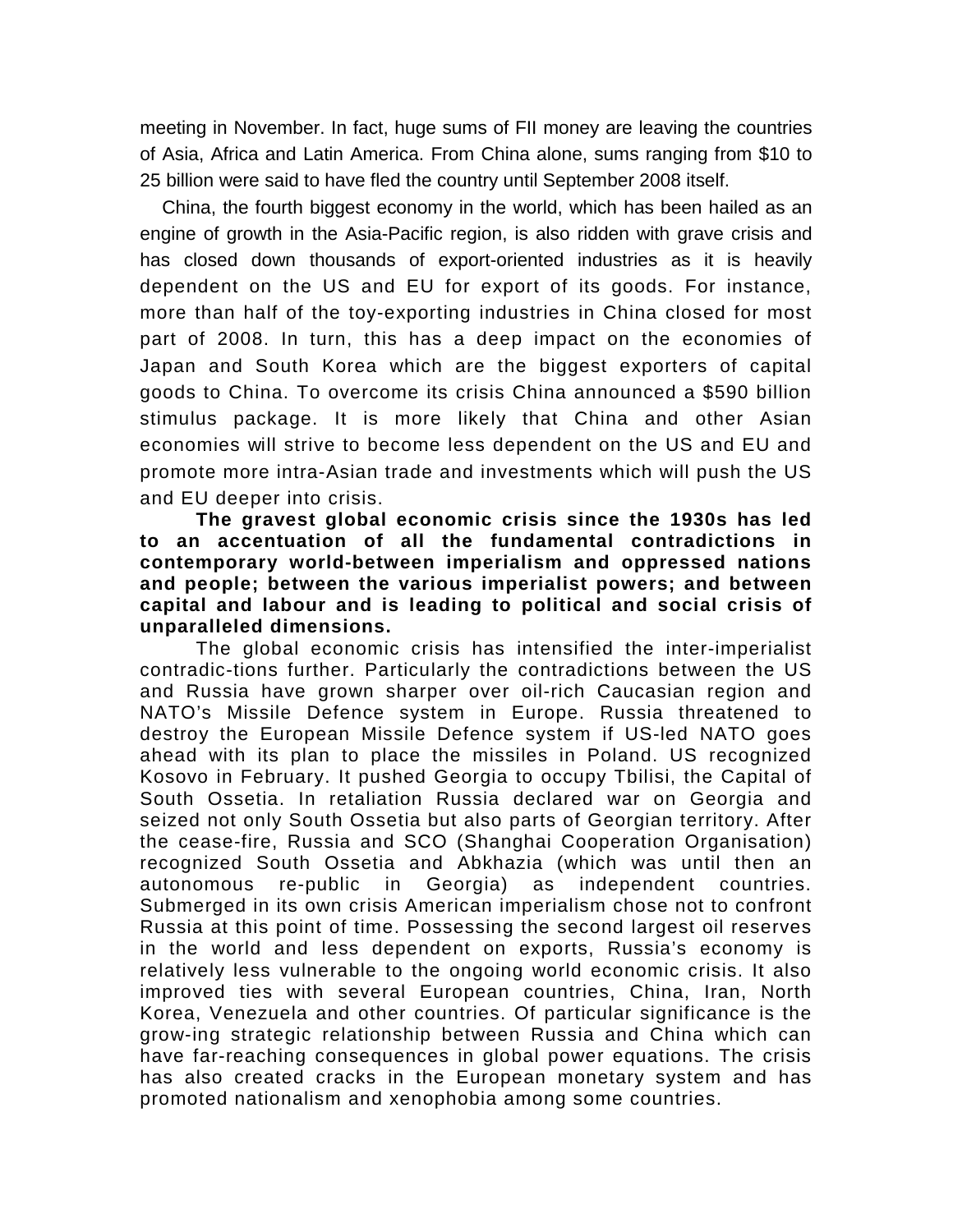China has emerged as a big competitor in the world market to the US and other imperialist powers. It has been the fastest-growing economy in the world with over 12% growth rates for several years. Although it has been badly affected by the present world crisis, its growth rate continues to be around 9%. It is trying to develop trade relations with countries of Africa. Asia and Latin America besides political and military alliances in order to extricate itself from overdependence on US and EU and to eat into their spheres of influ-ence. The recent official visits of top-level Chinese delegation to African and Latin American countries, its growing clout in the APEC (Asia-Pacific Eco-nomic Cooperation) Summit, and development of bilateral ties with several countries of the world should be seen as part of this move to seek alternative sources for its exports and investments. China is already the biggest trading partner of Japan replacing the US. It is also striving to stimulate its domestic consumption through massive investments in infrastructure, construction of housing, social welfare programmes and massive defence outlays. It is increasing its military might and is building its first aircraft carrier. Countries of BRIC (Brazil-Russia-India-China) have been playing an increasingly impor-tant role in world affairs.

The outcome of the current crisis will witness a realignment of various powers in the world which would inevitably weaken US imperialism further. Hence American imperialism is desperately trying to rope in India to its side to use it as a bulwark against the growing clout and might of China which it thinks will be the chief rival to US in future. India has become a willing strategic partner of American imperialism in order to fulfil its own expansionist inter-ests not only in South Asia but also in Asia as a whole.

Iraq and Afghanistan continue to deliver deadly blows against US occupation forces thereby aggravating the economic, political and social crises in America. The Taliban has gained control of almost 40 % of Afghanistan, has presence in most parts of the country and is now within reach of Capital Kabul. 2008 witnessed the highest number of casualties of US and NATO troops in Afghanistan ever since the fighting commenced in late 2001. Hence American imperialism is planning to increase its troops in Afghanistan by an-other 30,000 by mid-2009. The anti-US sentiment is so great due to indiscrimi-nate bombing of civilians with a large number of women and children becom-ing victims, and Taliban has become such a strong force. that even the US puppet Karzai is compelled to propose talks with Taliban. Obama's assurance that US occupation forces would be withdrawn from Iraq is a sheer ploy to pacify the growing anti-war sentiment of the people in the US and elsewhere in the world. Moreover, American imperialism stands isolated in Iraq as one country after another had pulled out its troops. Despite US pressure. Britain was compelled to announce its plans to pull out its last soldier from Iraq by May 2009.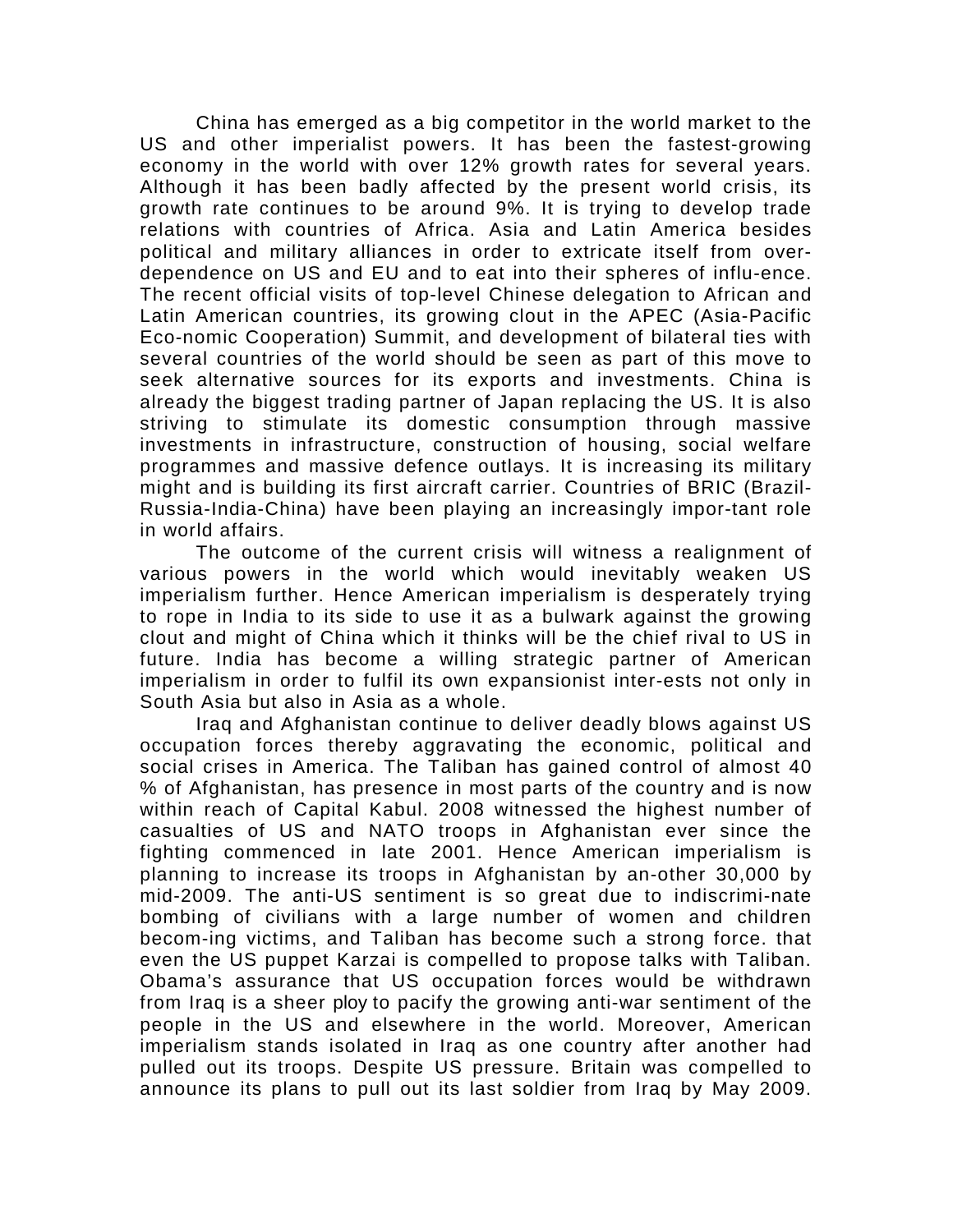Although American imperialism tried through back-door methods to keep its forces for another three years in Iraq under the fig-leaf of a decision by the Iraqi cabinet. It was flatly rejected by the people of Iraq. Israeli Zionist terrorists had stepped up attacks on the Palestinian territories virtually razing down Palestinian residential areas in Gaza Strip. Hamas has put up brave resistance against the Israeli state attacks.

In South Asia the situation has become explosive. In Nepal, monarchy was overthrown in the elections to the Constituent Assembly and CPN (Maoist) had come to power in coalition with other parties of the exploiting classes. The position of Maoists is quite delicate and unstable as it is dependent on the mercy of the other comprador-feudal parties to continue in power. The abandonment of base areas, demobilization of PLA and participation in elections is a blow to the revolutionary movement in South Asia. However, inner-party struggle within CPN (M) is likely to break out in future as it hogs down deeper into the morass of bourgeois democracy and revisionism.

In Sri Lanka the fighting between the LTTE and the government's Sinhala chauvinist armed forces has increased in intensity in the past one year after Rajapakse broke the cease-fire in 2007. With the aid of several imperialist powers and the Indian expansionists, Rajapakse government had acquired helicopter gunships, bombers, naval fleet, and a huge arsenal of deadly munitions, and has unleashed a war of attrition. Sinhala troops have bombed civilian areas creating a humanitarian crisis with thousands becoming refugees. This has generated considerable reaction in Tamil Nadu. Indian government is assisting the Sri Lankan government by all means though outwardly it is posing as a neutral player to avoid adverse reactions from the people of Tamil Nadu. The LTTE seems to have much weakened and has been pushed into a defen-sive position but is putting up stiff resistance against the combined forces of Sri Lankan Army, Navy and Air Force. Considering the fact that the Sri Lankan Army is seen as a foreign chauvinist occupation force by the Tamils, it becomes clear that people of tile Tamil nation in Sri Lanka will continue their war against the forces of occupation. It is impossible to suppress the demand for Tamil Eelam and the national struggle for independence is bound to emerge stronger even if it suffers a temporary setback.

In Pakistan the situation has become extremely explosive. Prime Ministerial candidate Benazir Bhutto was assassinated. Musharraf was forced to abandon power, and President Zardari has become an object of despise in the eyes of the Muslim masses as he turned out to be a greater stooge of US imperialism than even Musharraf. The incessant bombing on FATA and Baluchis by US helicopter gunships and missiles killing hundreds of civilians is creating massive opposition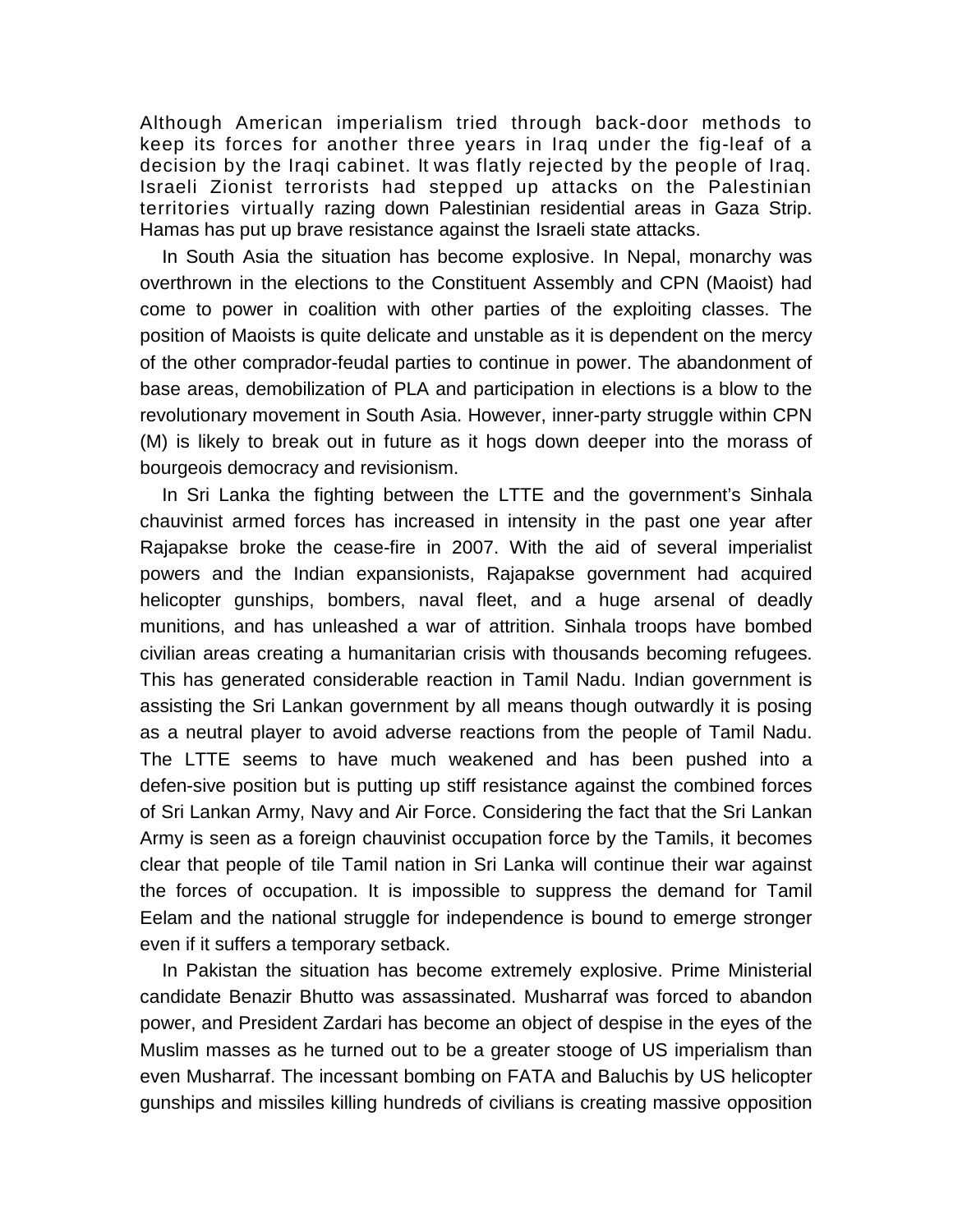internally and more and more people are taking up arms against the US client regime. Bush had signed a secret order in July authorizing the use of US ground troops in Pakistan. Obama was even more aggressive than Bush in his attitude towards Pakistan and he declared his policy of extending the fight against AI-Qaeda onto Pakistani soil. Due to pressure from American imperialism, the stooge government of Zardari has amassed his troops along the Afghan border and is indulging in a blood-bath. Taliban has intensified its attacks on NATO's transport trucks proceeding from Pakistan thereby disrupting the supplies of arms and other materials to the NATO troops in Afghanistan. Engulfed in severe economic crisis and high inflation, Pakistan begged the IMF and obtained a huge loan in October in return for total servility to US and other imperialist powers. The economic-political-social crisis in Pakistan is giving rise to massive people's movements, fundamentalist attacks and separatist movements.

The global economic crisis has led to terrible deterioration of the stan-dards of living of the vast masses throughout the world. Job losses due to closures and lay-offs are unprecedented: unemployment figures have reached record levels in most of the imperialist countries with over 3 million in Britain and 8 million in Germany. Temporary and partial employment in low-paid jobs has increased greatly reaching 26.4% of total work force in Germany. The ILO has estimated that 20 million jobs will be destroyed worldwide during 2008. 10.6% of the 30 member OECD's population lives in poverty.

A recent report of OECD pointed out: "the average growth of recent decades has benefited the rich more than the poor." It also ranked the US the third worst in inequality and poverty among the Group's 30 member states. Only Mexico and Turkey fared better. Due to home foreclosures, more than 17 lakh families will be losing their homes in 2008 and the figure is expected to reach 50 lakh by 2012. In the US, top 10% of the population possesses 71% the national wealth; top one per cent own between 25-33%

No wonder, in the Nov 4 Presidential elections in the US, there was massive rejection of the regressive policies of Bush at home and aggressive wars and militarism abroad. Obama is projected by the ruling elite of the US to create an acceptable image to the American people and the rest of the world who have nothing but despise for the criminal acts of Bush. In the despotic two-Party system in the US people have no choice but to elect what they felt as the lesser evil Barack Obama. Obama has assured the parasitic 'financial aristocracy that he would continue the policies of militarism and war abroad with some cosmetic changes. He openly declared that he would step up the war of occupation in Afghanistan and extend it to Pakistan until the destruction of Al Qaeda and its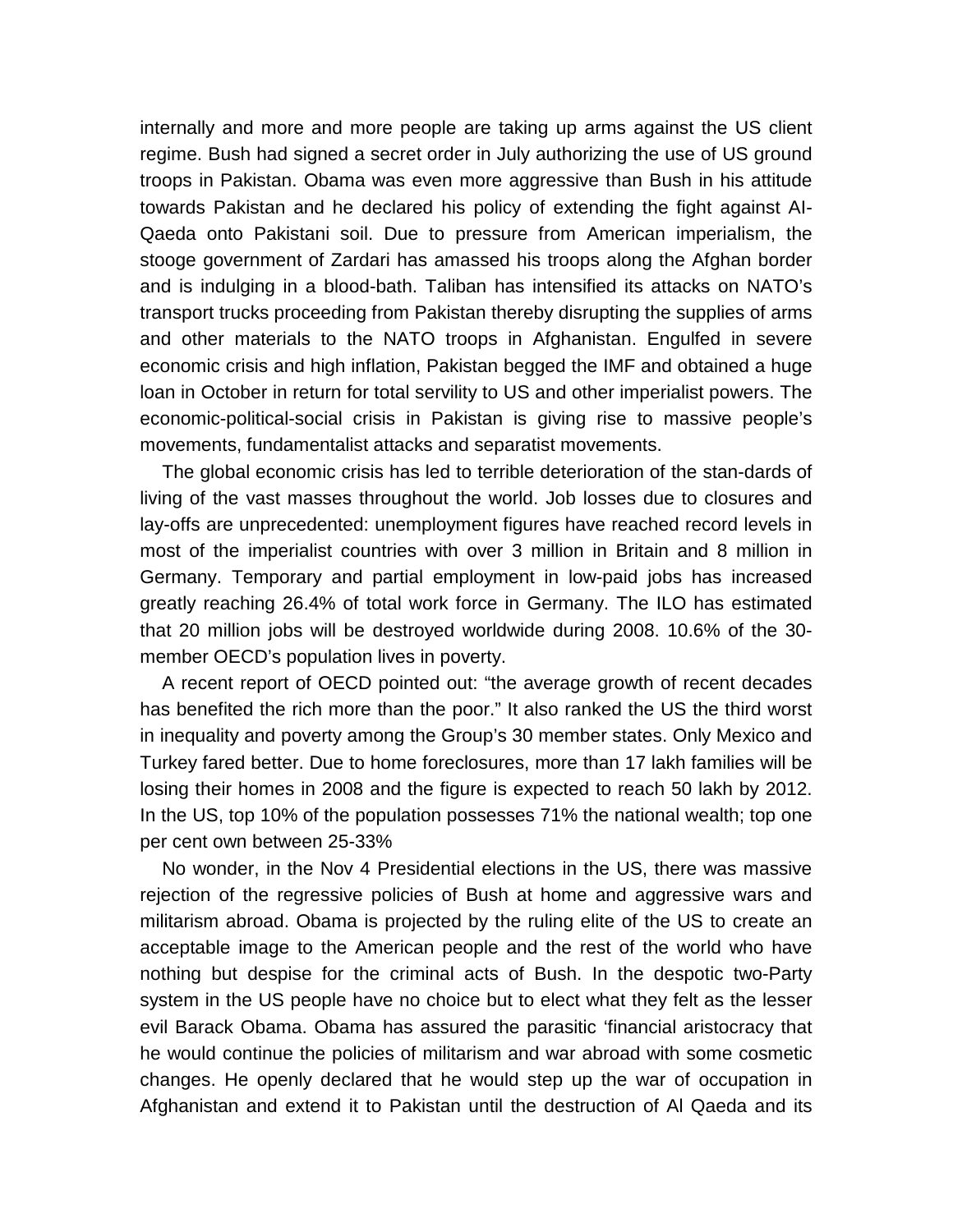leader Osama Bin Laden. His stands with regard to Iran, Sudan, Russia. Afghanistan and the so-called war on terror point to the increasing prospects of wars just as under Bush. The danger of a resurgence of right-wing forces basing on people's discontent is looming large on the political horizon due to the weakness of the revolutionary forces.

Thus, overall, globalisation has created a volatile situation for the economies of all countries of the world. The crisis is bound to extend in space and time giving rise to massive movements of the working class and various sections of people against the reactionary ruling classes and imperialism. The job losses, wage cuts and mass lay-offs have created an objective situation for the rise of militant working class movements. The recent eruptions of mass violence all over Greece lasting for almost a fortnight point to the pent-up anger, frustration and hatred towards the exploitative system that is weighing down the majority of the people in the capitalist world. Such violent social eruptions as a manifestation of the intensification of the contradiction between capital and labour, are likely to increase in the capitalist countries as the crisis deepens.

Imperialist powers and their puppets and compradors in various countries will resort to the most savage methods of suppression of people's struggles; trample underfoot the basic human and democratic rights; set up Latin American-type death squads to murder leader; and activists of democratic move-ments and trade unions; snatch away the right to life of the vast majority of the people; and enforce the most brutal forms of fascist rule. They will increase their war preparations and undertake wars of aggression besides imposing fascist rule at home which is the only solution imperialists can think of to come out of severe crisis.

**Economic crisis leads to militarism, war and revolutionary upsurge. And war leads to greater social-political crisis and to a new wave of revolutions. This is a historically proved truth. Hence it is the task of revolutionaries worldwide to consolidate and strengthen the subjective forces of revolution and prepare themselves to seize the tremendous opportunities arising from the current global economic crisis and the resultant political and social crises. By utilizing the excellent situation worldwide the Maoist parties can grow significantly and become a formidable force to challenge imperialism and international capital. If appropriate tactics are adopted, and the vast toiling masses, groaning under the heavy burden of the allpervading global crisis, are mobilized into militant revolutionary struggles against the capitalist-imperialist system, we can surely make significant advances in the world socialist revolution.**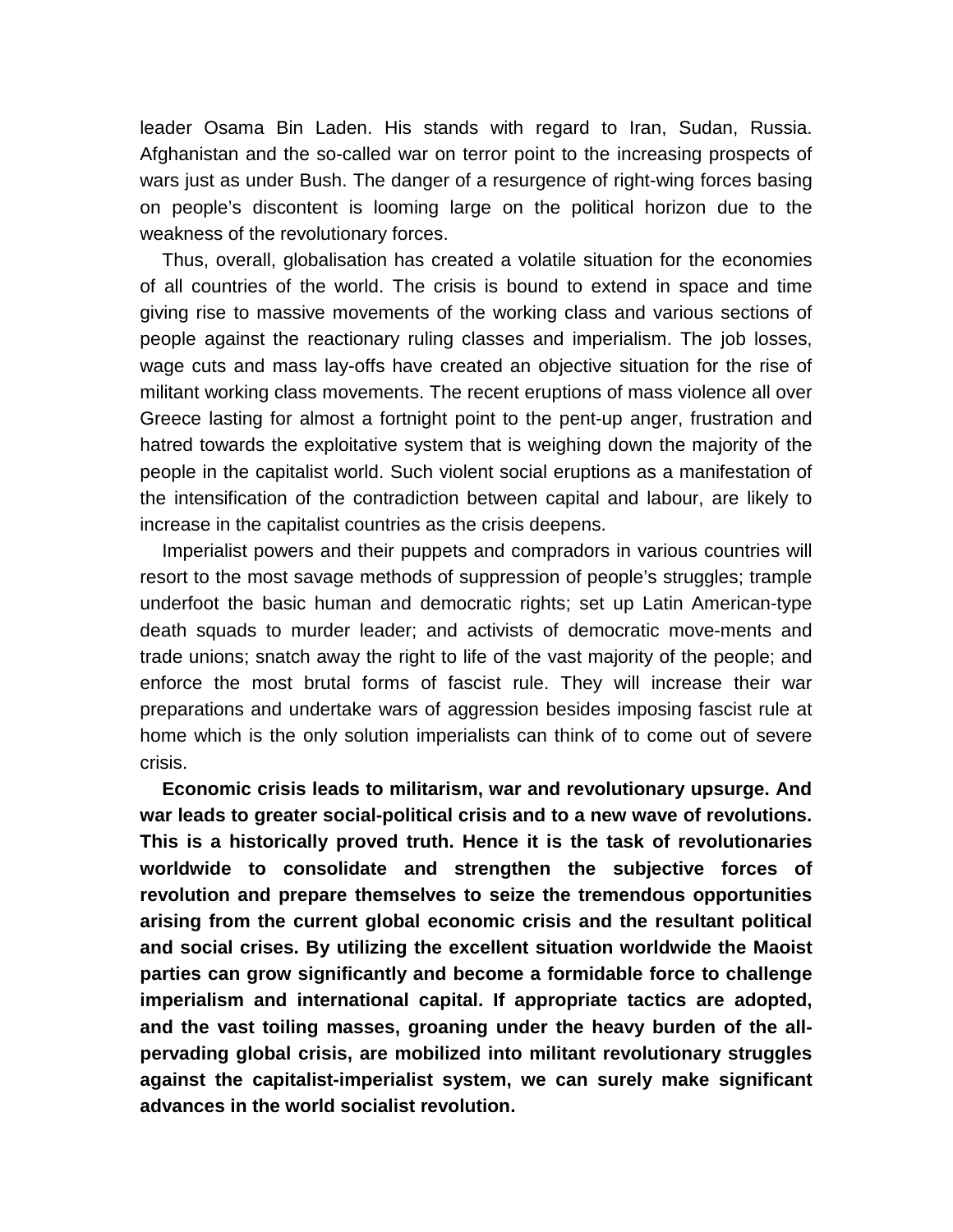### **Domestic Situation**

In India, the world economic crisis has affected all spheres due to the rapid rate of its Integration into world economy and its implementation of imperialist- dictated globalisation policies. The growth rates had dropped to 7.6% in the third quarter against 9.3% in the same period last y ear. The BSE Sensex had touched a record 21.000 points in January 2008 which the Congress-led UPA government had boasted as indicating the soundness of the Indian economy. But soon the Sensex began to plunge reaching 15,000 points in March, 10.000 points in September and a record low of less than 8.000 by November. The government tried to counter the falling demand and downturn in production by decreasing the interest rate; decreasing the cash reserve ratio held by banks, and tried to promote borrowings and consumption alI to no avail. Consumption continued to fall drastically. Due to the dearth in cash flow and bankruptcies of the major financial institutions in the US and Europe, FIIS withdrew their funds from the markets at a rapid pace to the tune of \$9.6 billion in the first nine months of 2008. This outflow is a reversal of the record inflow of \$17.2 billion into the economy last year. It is estimated that the total outflow by the end of the year could reach \$13.5 billion. The cumulative market capitalisation of Indian shares, which was \$1.8 trillion in January has slumped to less than \$700 billion by November with the devaluation of the rupee adding to the woes. This resulted in rapid decline in dollar reserves and depreciated the rupee to a record level of Rs. 50 a dollar in November compared to Rs. 39 a dollar in January 2008.

Inflation Riled at two digits for most part of the year. Prices of food grains and vegetables had reached unaffordable levels. And with the global slow-down, even demand for consumer durables has reduced drastically. In a desperate move, Finance Minister called on the companies, hotels and traders to reduce the prices so as to increase consumption but it was flatly rejected by the big business sharks. In spite of tile seemingly-confident statements of the Prime Minister and Finance Minister that the world recession will not have any impact on the Indian economy, the terrible consequences are felt by every citizen. Thousands of industries have closed down; the BPO (Business Process Outsourcing) and KPO (Knowledge Process Outsourcing) sectors, airways and construction projects, etc., have retrenched workers in hundreds of thousands: the software industry is in a big due to dependence on US (61% of BPO-KPO exports) and Europe for its exports. Obama had assured the people of US that he would stop outsourcing of lobs and bring back jobs outsourced to other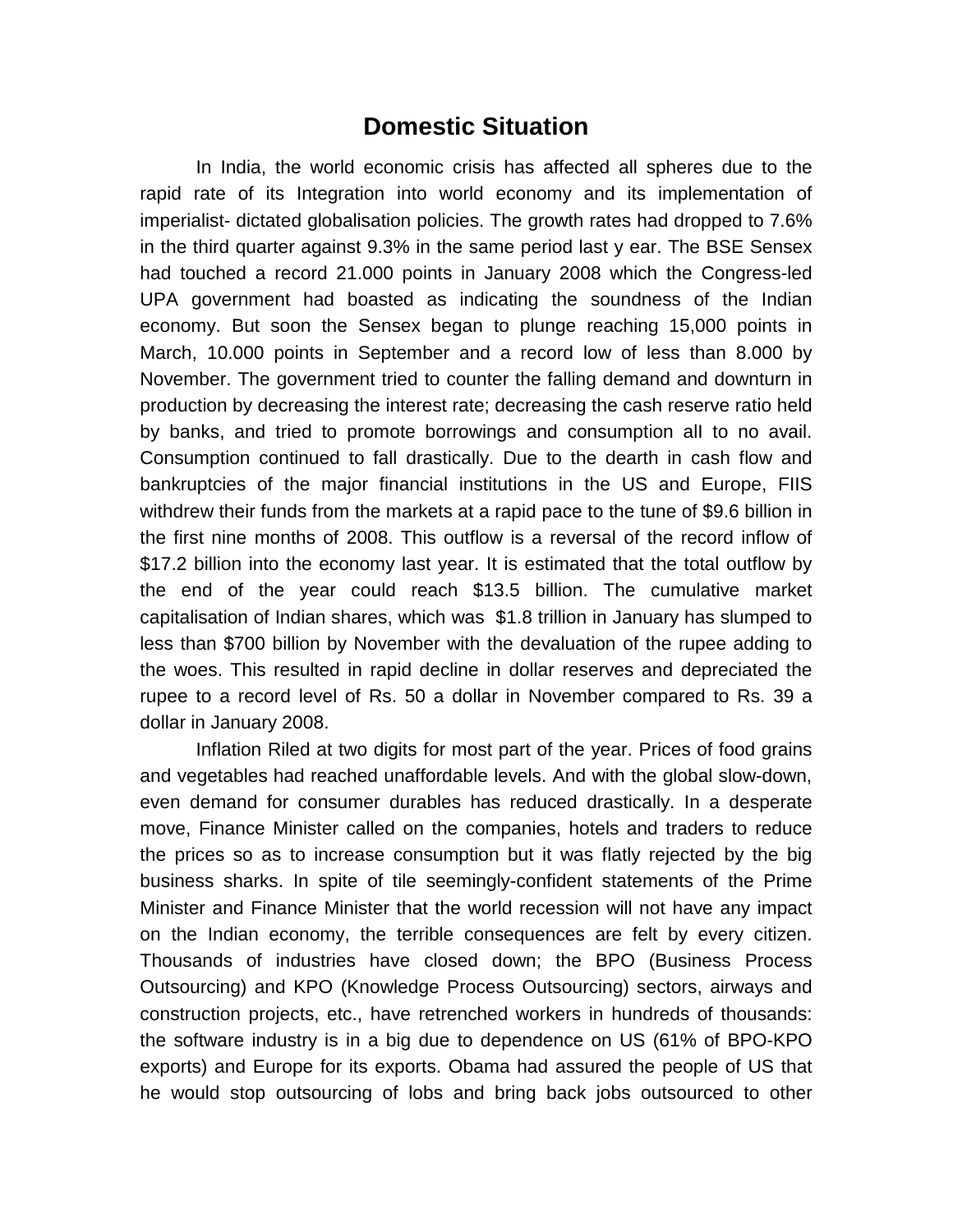countries. This will throw lakhs of people out of jobs. The so-called exportoriented industry which contributes a substantial share of the country's GDP is getting completely destroyed due to fall in demand. The crisis will worsen in the days to come as prospects of an early recovery of the world economy are ruled out by world economists.

The crisis is further accentuating all the contradictions in Indian society. It is leading to a redistribution of wealth from the poor to the filthy rich. In tile past few years there is staggering increase in the assets held by a handful of families: just one lakh families hold assets worth \$350 billion (Rs. 17.5 lakh crores) or a little less than half the country's GDP. India boasts of 53 billion-aires whose combined wealth amounts to 31% of India's GDP. At the same time 83.6 crores of Indian people or 77% of the population live on less than Rs.20 a day. According to the Global Hunger Index of 2007, India ranks 94 out of 118 countries tailing behind even countries like Pakistan and Ethiopia. In Spite of such glaring inequalities, the reactionary rulers are continuing their regressive policies of tax breaks and write-offs to the corporate-financial houses while taxing the poor and resorting to cuts in social welfare spending. The current world crisis and crisis in Indian economy will lead to further pauperization of the poor and even a sizeable section of the middle classes on the one hand and a further jump in the number of billionaires and millionaires on the other. India is undoubtedly heading towards a grave social explosion.

During this period the Indian ruling classes have gone further into the grip of the US imperialists. By signing the civilian-nuclear deal the Manmohan Singh government has sold out the Country's interest, completely to the American imperialists. In the name of SEZs it has continued to displace people, particularly peasantry, from fertile lands and hand over the same to the real estate mafia. Corporate retail trade is driving lakhs of small retailers into bankruptcy.

The political crisis has further aggravated during the past year. The governments in Karnataka, Jharkhand and Mizoram collapsed due to internal dog tights. The UPA government itself was on the verge of collapse after the withdrawal of support by the so-called Left over the civilian-nuclear deal with the US. The Manmohan Singh government managed to survive through horse trading, support by Samajwadis and spending huge sums for bribing MPs In what has become infamously known as for Votes scandal. In the elec-tions to some state Assemblies in February-March. BJP won a majority of seats in Gujarat, Himachal Pradesh, Uttarakhand and later in Karnataka.

The so-called Left stands nakedly exposed after it sold out the interests of the people of West Bengal to the Tatas, Jindals, Salem, and imperialist capital.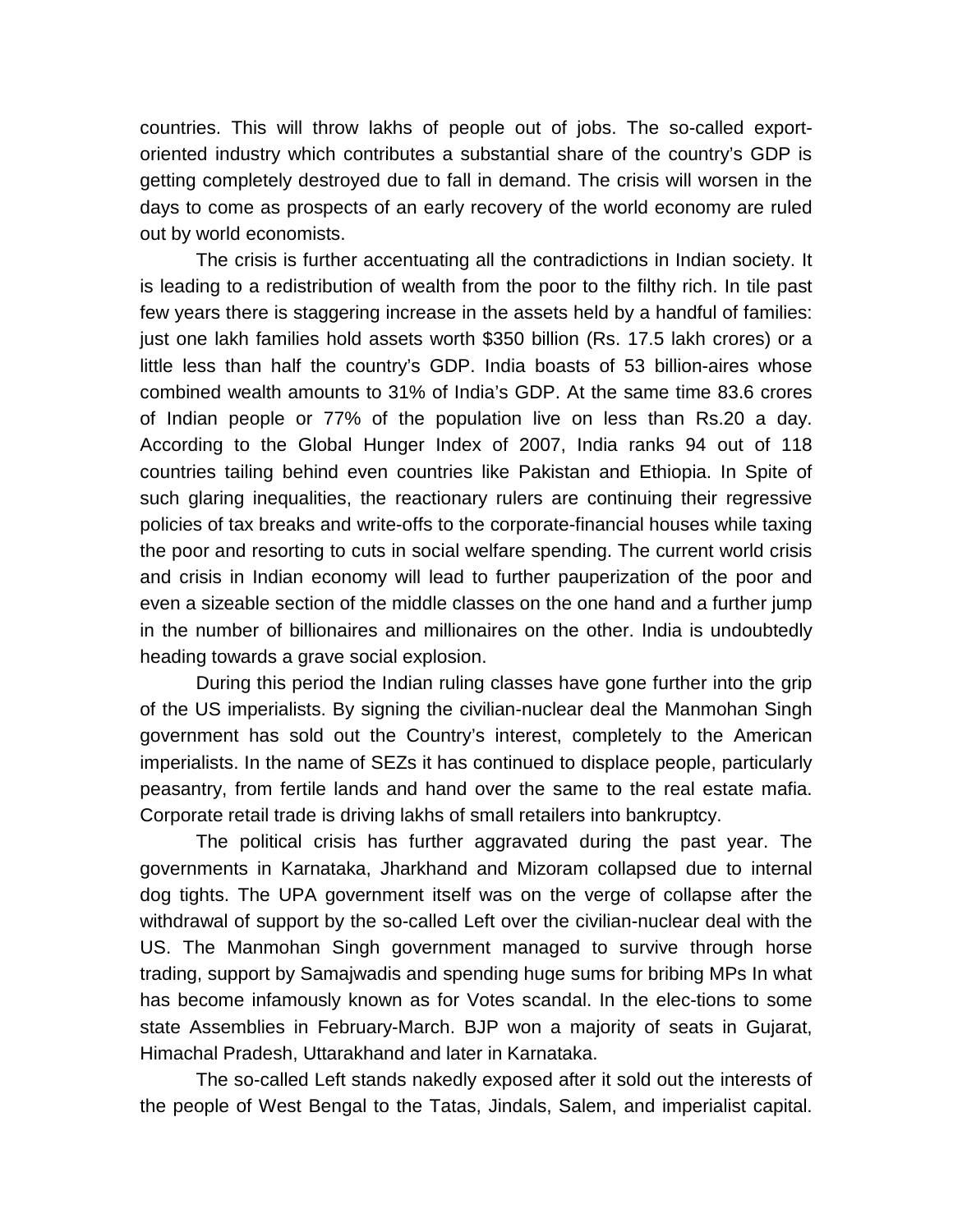Tatas had to pull out of Singur after sustained agitation by the people and parties Iike Trinamool Congress. The role of the revisionists in endorsing several of the anti-people policies of Manmohan Singh's government and stand-ing so] idly behind the government even when it was going against every promise it made in the Common Minimum Programme, earned the wrath of the people. Hence, not to get isolated and rejected in the parliamentary elections next year, it decided to withdraw its support to the UPA government after four years of hob-nobbing with it.

The crisis is reflected mainly in the form of outbursts of people's anger like those of the Gujjars in Rajasthan, mass upheaval in Kashmir. strikes by banks and public sector employees, doctors and teachers in several states, massive people's protests against rising prices of essential commodities and petrol-diesel price hikes, protests by small retail traders against the monopolisation of retail trade by a handful of the comprador big business houses and MNCs. the militant struggle of adivasis and peasantry against their dis-placement by mining projects, so-called mega development projects, SEZs, etc.

Under the pretext of fighting terrorism following the bomb blasts in Jaipur, Bangalore, Ahmedabad and Delhi. Muslim youth are arrested and tortured in thousands and many are incarcerated in jails. Some are murdered in the name of encounters as in Jamianagar in Delhi. The persecution and hounding of Muslim community is taking place irrespective of whoever is in power. While the BJP is using its various saffron outfits with the aid of the state machinery wherever it is in power, the Congress too has unleashed an equally ferocious offensive in Maharashtra, Delhi, AP where it is in power by using the intelligence Bureau (IB) and state machinery. Myths regarding organisations like Indian Mujahideen are floated by the IB to divert the people and step up fas-cist rule. The involvement of saffron terrorists has at last come out in the open after the blasts in Muslimmajority Malegaon in end September and Samjhautha Express.

The state's complicity in the bomb blasts and the attacks on tile religious minorities is nakedly exposed before the people at large. The government has done nothing even after the involvement of the Bajrang Dal was proved in Kanpur blasts in May and the brutal carnage on Christians in Orissa, and statesponsored attacks on Christian community in Karnataka and MP. Now it has become clear that most of the bomb blasts, particularly the blasts in Masjids and Muslim residential areas, that had taken place in the country, are the handi-work of the saffron terrorists with an eye on the elections. The RSS-VHP-Bajrang Dal-Shiv Sena and other saffron terrorist gangs are allowed to roam scot-free and unleash attacks on the religious minorities. We should demand a re-investigation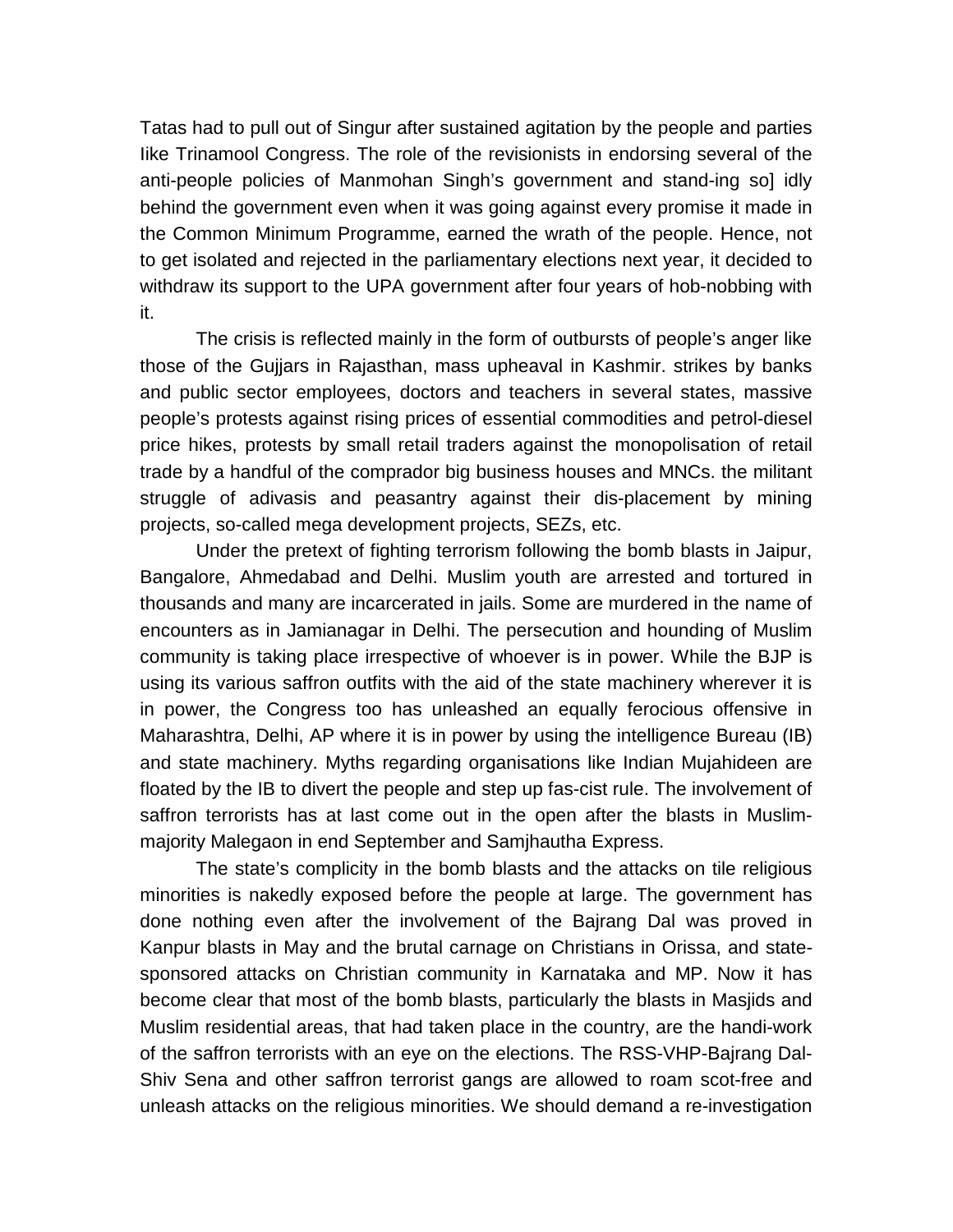of all incidents of bomb blasts that had taken place in the country and to ban the saffron terrorist organizations. While concentrating our attack on the saffron terrorists, we should also ideologically expose the danger of Muslim fundamentalism which diverts the Muslim masses from finding the real solution to their problems. Indiscriminate acts of killing of civilians and terrorist acts such as the Nov 26 attacks in Mumbai and in Assam on October, 31 in which civilians were killed in big number should also be condemned irrespective of who had committed these. We should strive to build the class unity of the people of Muslim minority and the Hindu majority and wage united struggle against the common enemies. We should explain to the people that such bomb blasts are not a solution to the problems faced by the religious minorities and expose the conspiracies of the ruling classes to utilize such incidents to enact fascist legislation and brutal reign of terror on all revolutionary, democratic, national liberation movements. The reactionary classes are also propping up organizations like MNS in Maharashtra to fan Marathi national chauvinism and launch attacks on North Indians. The Congress Government in the state has been acting as a passive onlooker in order to pander to Marathi chauvinists.

Overall, social and political crisis is deepening and the ruling classes are conspiring to bring in more draconian measures and unleash brutal suppression of people s struggles. File religious divide and communal passions are deliberately roused in a conspiratorial manner by the reactionary ruling classes so as to create a sense of insecurity and helplessness among the people : it large and thus use this to pin legitimacy to their fascist black laws and to brutally drown the people's struggles, particularly the revolutionary movement in rivers of blood. Anti-Pak war hysteria is also consciously incited in a systematic way by the reactionary rulers to divert people's attention from the internal crisis and actual problems confronted by the people, Utlising the bomb blasts, particularly the November 26 attacks in Mumbai, a series of measures were announced by the government to strength hen the state machinery, such as setting up four NSG centres, a national investigation agency, anti-terror act, beefing up coastal security, unified commands, strengthening the intelligence machinery, increasing the strength of the police, para-military and the Indian armed forces etc. Plans are also afoot to enact legislation to bring some aspects of law & order in the states into the central list, Indo-Pak war and the so-called war against terror are also promoted by the imperialists and the Indian comprador big business houses in order to find a way out of the current economic crisis. Such measures will only accentuate the crisis further. The strain on financial resources due to the severity of the current global economic crisis will have an adverse impact on the plans of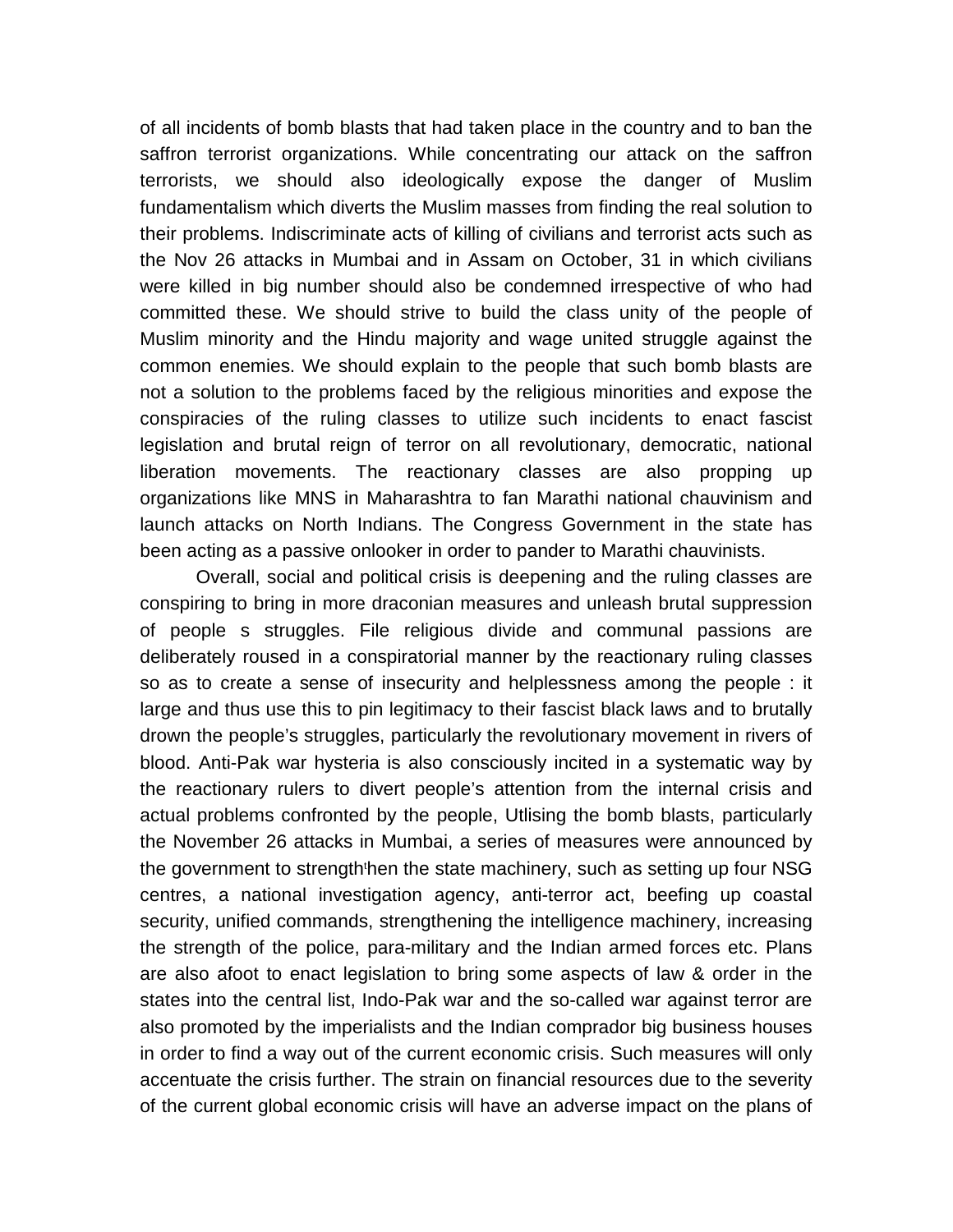the Imperialists and the reactionary ruling classes of India to further sharpen the fascist fangs of the state and intensify their offensive against the revolutionary, democratic and national liberation movements in the Country. Moreover, wasteful expenditures on defence, state machinery and war preparations places limits on the ability of the ruling classes to allot funds for social welfare which will lead to grave social and political crises.

During the past year the offensive against our Party and ongoing people's war has been stepped up to an unprecedented level. The mechanisms and methods of the enemy are being constantly refined ever since the merger and particularly since the successful completion of the Party Congress. The Prime Minister has stressed upon the need to improve the intelligence mechanism in various states, intelligence sharing and coordination between states, modernisation of the police forces, increase in fire-power, imparting special training in counter-insurgency warfare, setting up nodal centres, and joint co-ordinated offensives against the Maoist revolutionaries, besides initiating reforms as part of the policy of LIC. Ten Cobra Battalions with personnel selected from the CRPF are being raised in the next two years. Two companies are already sent to DK. The government also announced plans to set up twenty jungle warfare schools over the next three years to train the police forces of various states and the central forces in jungle warfare to counter Maoist guerrillas. Coordinated joint offensives are undertaken by the police in AP-Chhattisgarh-Orissa-Jharkhand-Bihar-West Bengal in all border regions. Setting up intelligence network in various states has been more or less completed by the beginning of this year. The focus of enemy attack and his main concen-tration has been to destroy our movement in DK and BJ as well as to eliminate the central and state leaderships of our Party. As we did not change our former methods despite the above changes on the part of the enemy, we suffered serious losses in the past year. Two PB members were arrested along with several members of other Party committees. Around 240 comrades, including several members of the Party committees, commanders, fighters and members of organs of revolutionary people's power and revolutionary mass organisations became martyrs.

The past one year had witnessed heroic counter-offensive operations by PLGA such as the historic Nayagarh multiple raid in Orissa that shook the reactionary rulers, Balimela (Chitrakonda ) ambush in AOB wiping out 38 AP Grey Hounds personnel which shattered the myth of Invincibility built around this elite mercenary commando force, MV-126 ambush eliminating 17 Orissa policemen and SOG personnel, Gollapally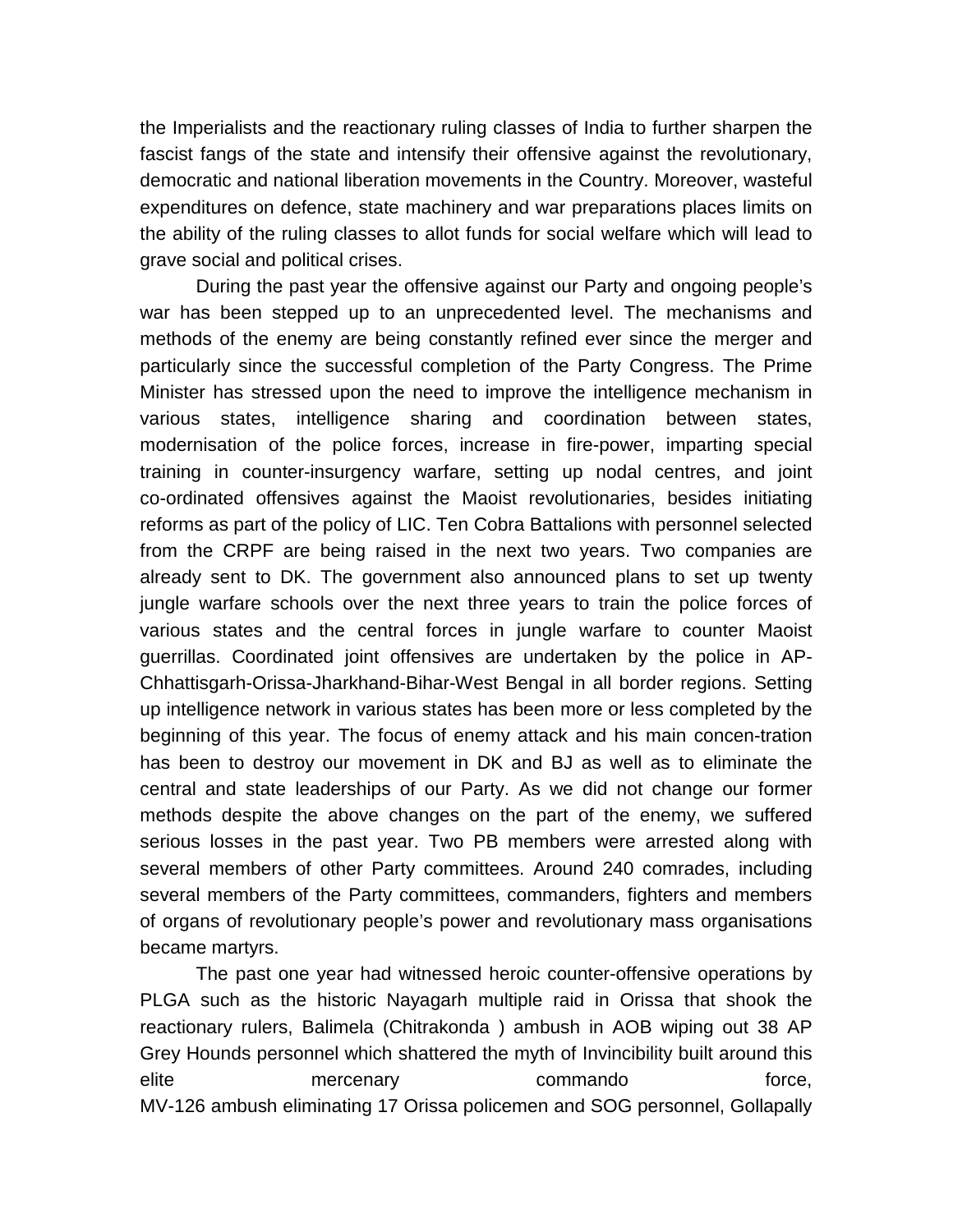( Battigudem), Dantewada Jailbreak, Tadikel, Kursanar, Chhindpal, Vakulavayi, Battum (Orchha), Cheribeda, Mardoom ambushes, attack on the district collector and SP of Kanker, Narayanpur ambush wiping out 7 CRPF men, Kongupalli ambush in Bijapur wiping out 12 CRPF personnel, Mahamaya mine area ambush in Dalli Rajahara, Korepalli ambush in Gadchiroli district in Maharashtra, Jhajha raid in which 44 arms were seized, Ranigunj Bazaar ambush in Gaya, Parasnath ambush, Ranchi Pundidhin ambush, Galobad ambush in Hazaribagh. Tamar ambush wiping out Bundu DySP and two other policemen, Burudih Dam ambush in East Singhbhum Wiping out 11 policemen, Purulia and Midnapur ambushes, Samri Pat ambush in North Chhattisgarh and attack on the IG of Ambikapur range and so on. All these counter-offensives have demonstrated the potential of the PLGA to trans-form into PLA and guerrilla war into mobile war. Some of these operations were carried out by Battalion-size formations which fought the enemy forces for hours and succeeded in seizing arms and wiping out the enemy forces in big numbers. Besides the attacks on the policemen and central forces PLGA had also carried out attacks on several reactionary political leaders and counter-revolutionaries such Laxmananda Saraswati of the VHP, former minister of Jharkhand Ramesh Munda of JD(U), BJP's Baliram Kashyap in Dandakaranya, and recently West Bengal's social-fascist Chief Minister Buddhadeb Bhatacharjee in Midnapur. We also carried out a systematic campaign to root out the enemy's informer network in several areas thereby cutting off his eyes and ears.

All these heroic actions against the class enemies of the oppressed people had enthused the entire people's camp and sent shivers down the spines of the rulers. Seeing the ever-growing strength of their own army, people of our country have become more confident of victory in the Indian revolution. The most significant victory of tile PLGA is over the Salwa Judum - state joint offensive in Dandakaranya. It had not only defeated the savage offensive but also played a key role in setting up and defending the revolutionary organs of people's power in various parts of Dandakaranya.

The present excellent revolutionary situation arising from the ever-growing economic-social-political crisis at the global and domestic level throws up immense possibilities for building broad-based fronts against imperialism, particularly American imperialism and in South Asia, against Indian expansionism. It throws up great possibilities for waging united militant struggles of the working class worldwide and in India against retrenchments, wage cuts, wage freeze, casualisation and infermalisation of labour, cuts in social benefits. and against class exploitation in various forms. It throws up favourable conditions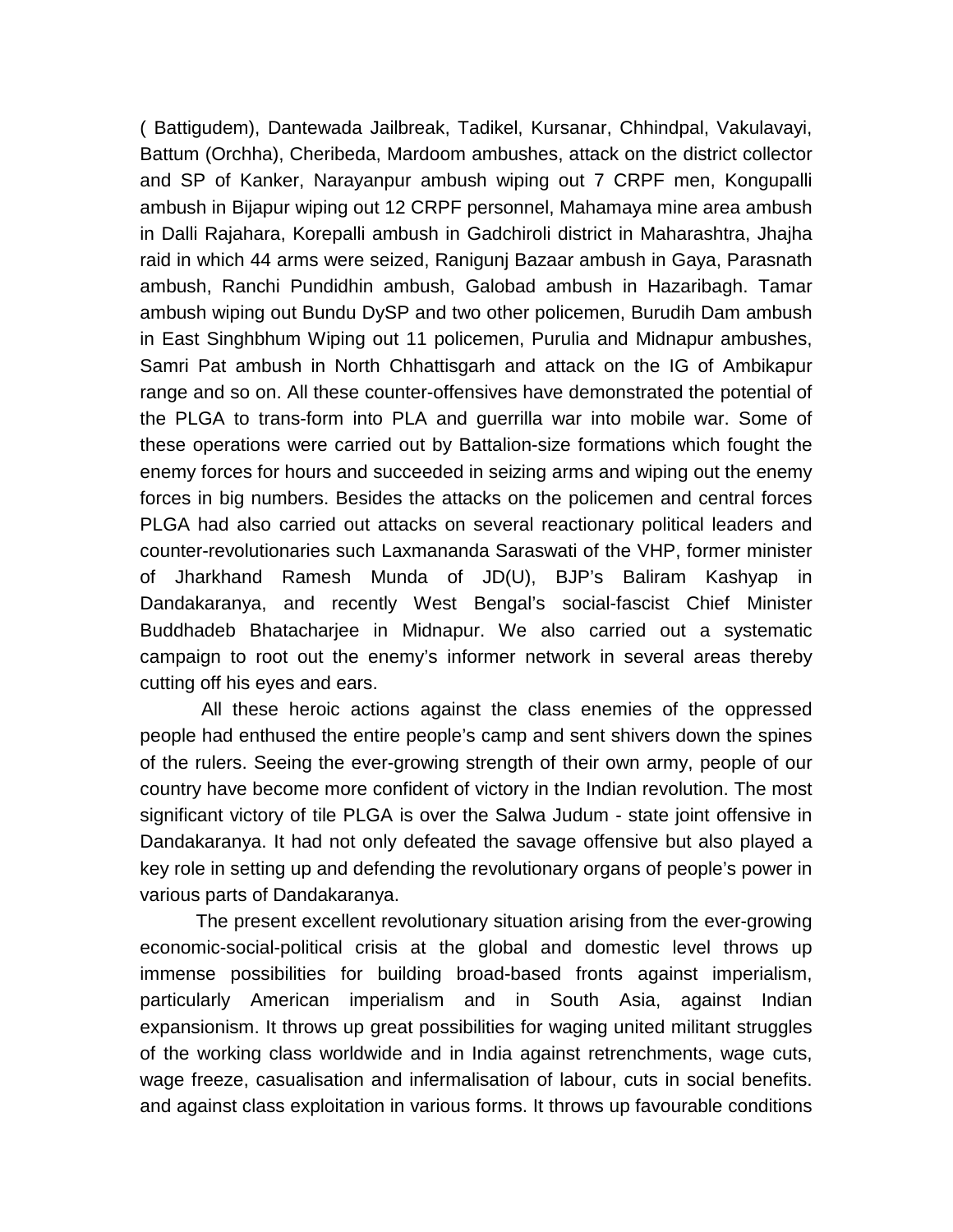for uniting the vast masses of toiling people the working class peasantry, adivasis, women, dalit masses, middle classes, sections of national bourgeoisie against price rise, plunder by MNCs and comprador big business houses, against increasing famine and food shortages, against tax cuts for the rich and tax hikes for the poor, against massive displacement of people by SEZs, mining projects and so-called mega development projects, and so on. It throws up (Treat opportunities to unite the religious minorities and the secular-democratic forces among the Hindu majority to fight state terror and state-sponsored terror, and Hindu fascist terror of the BJP-RSS-VHP-Bajrang Dal-Shiv Sena-Hindu Munnani-Rashtriya Jagaran Manch-Abhinav Bharat etc. It matures the conditions for the naked exposure of the social-fascists such as the revi-sionist CPI, CPI(M) which, despite their anti-capitalist rhetoric, increasingly become apologists of capitalism and collude with the monopoly capitalist class in their offensive against the working class in the period of crisis.

Overall, the present world crisis provides immense possibilities for advancing the world socialist revolution to its ultimate victory. Its terrible consequences in India will accelerate the pace of the ongoing revolutionary war and provide excellent opportunities for making big gains politically-militarilyorganisationally thereby hastening the onward march of people's war to its ultimate goal. Our Party has to rise to the occasion, seize the opportunity, and steadfastly advance with unflinching determination and spirit of self-sacrifice to carry forward the responsibility placed on us by history. Towards this end, we must work out the correct tactics, deploy our subjective forces in accordance with the needs of the present situation and execute the tactics with Bolshevik spirit.

Utilise the excellent objective situation created by the world economic crisis and the all-round domestic crisis to initiate a wave of militant mass struggles countrywide! Leave no stone unturned to intervene and participate in every type of people's struggle on just demands!

**Political Bureau**

*CPI(Maoist)* December 20, 2008